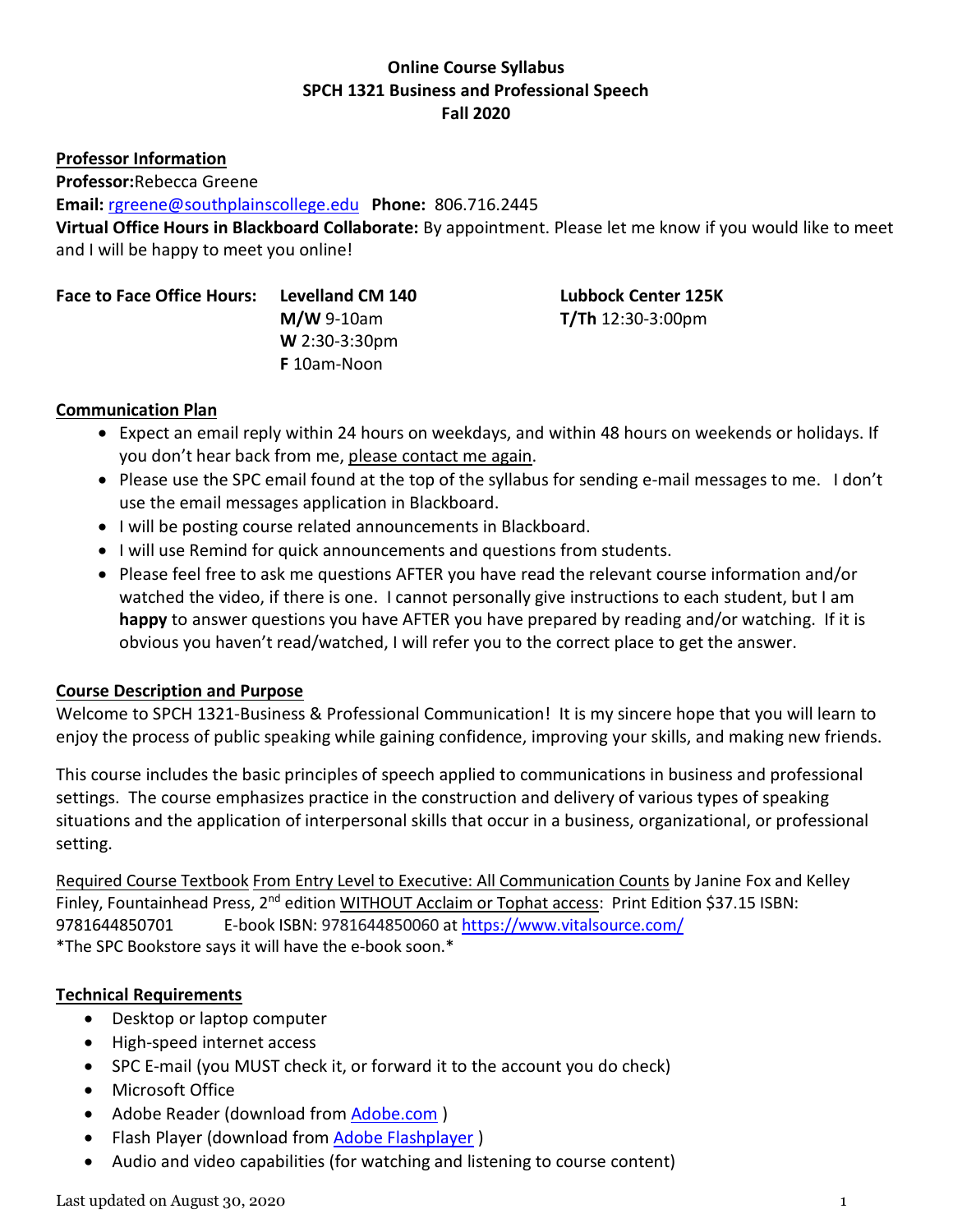- Web camera and microphone (for video conferencing and recording vlogs)
- Blackboard Collaborate system requirements

# **Recommended Course Materials**

- A USB headset with microphone or headphones (for video conferencing)
- Digital video recording equipment capable of recording up to 10 minutes of video footage

# **Technical Skill Requirements**

Be comfortable with the following

- Microsoft Word or word processor that can save Word compatible files (.doc)
- Using email for communication, attaching documents
- Internet search engines and browsers
- Recording and uploading video files. Your phone will work if you don't have anything else. Not having a way to record speeches or vlogs will not be tolerated as an excuse for failure to submit assignments.
- The ability to download video files, or to stream files.

# **Core Objectives satisfied**

- Communication Skills to include effective development, interpretation and expression of ideas through written, oral and visual communication
- Critical Thinking to include creative thinking, innovation, inquiry, and analysis, evaluation and synthesis of information
- Team Work to include the ability to consider different points of view and to work effectively with others to support a shared purpose or goal
- Social Responsibility to include intercultural competence, knowledge of civic responsibility, and the ability to engage effectively in regional, national, and global communities
- Personal Responsibility to include the ability to connect choices, actions and consequences to ethical decision-making

# **This course satisfies a Core Curriculum Requirement:** Institutional Foundational Component Area (090)

# **Course Outcomes**

Upon completion of this course, the student should be able to demonstrate proficiency in the following areas:

- 1. **Communication Process:** Understand and apply the communication process.
- 2. **Communication Systems and Cultures:** Develop an awareness and understanding of communication systems and cultures.
- 3. **Verbal Communication:** Identify, prepare, and deliver clear messages and presentations.
- 4. **Nonverbal Communication:** Understand, define, utilize, and interpret different categories of nonverbal communication.
- 5. **Listening:** Understand the causes of poor listening, and realize the organizational and personal benefits of active listening.
- 6. **Interviewing:** Identify different types of interviews, evaluate effective interview skills, prepare job interview documents, and conduct an effective information gathering interview.
- 7. **Small Groups:** Identify the characteristics of small groups, identify the steps used for problem solving, and understand leadership tasks as well as functional and dysfunctional team behaviors.
- 8. **Public Speaking:** Successfully prepare and deliver multiple credible, confident presentations. Evaluate the speaking skill and content of other speakers.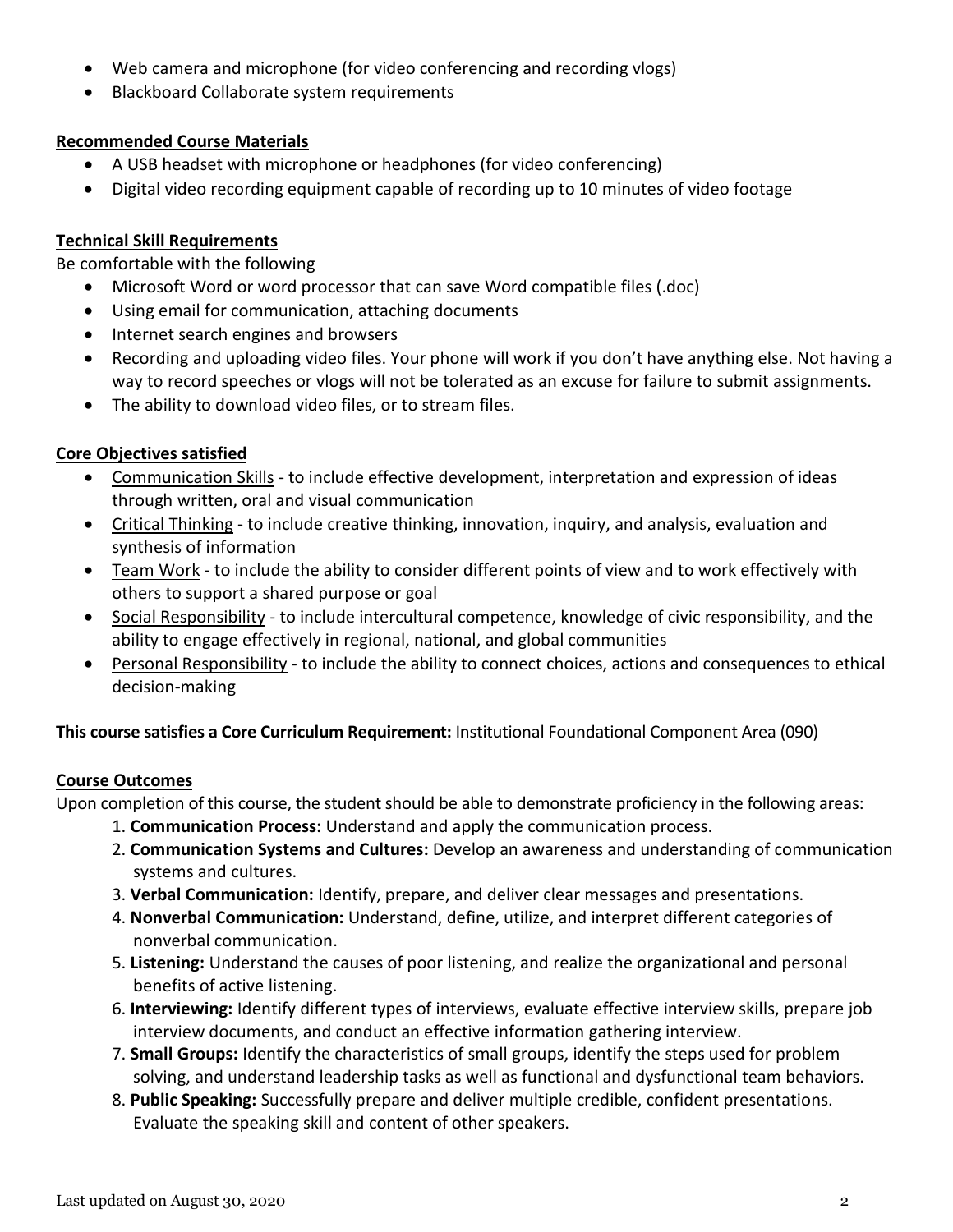## **Course Requirements**

- 1. To read the information assigned; you will be tested on this material, in addition to class lecture/discussion materials on scheduled exams.
- 2. To take thorough notes and study all lecture material, informational handouts, and assigned readings.
- 3. To actively participate in class discussions and group activities.
- 4. To show maturity and professionalism in preparation of assignments and in classroom behavior.
- 5. To show courteousness to fellow classmates/speakers.
- 6. To initiate consultations with the instructor whenever assistance is needed regarding class assignments.
- 7. To appropriately cite information obtained from other sources, both in written and verbal formats. Please refer to the academic honesty section below for further details.
- 8. To initiate withdrawal from the course if absences become excessive.

## **Student Code of Conduct Policy**

Any successful learning experience requires mutual respect on the part of the student and the instructor. Neither instructor nor student should be subject to others' behavior that is rude, disruptive, intimidating, aggressive, or demeaning. Student conduct that disrupts the learning process or is deemed disrespectful or threatening will not be tolerated and may lead to disciplinary action and/or removal from class.

## **Plagiarism and Cheating**

Students are expected to do their own work on all outlines, quizzes, presentations, examinations, and papers. Failure to comply with this policy will result in an F for the assignment and can result in an F for the course if circumstances warrant.

Plagiarism violations include, but are not limited to, the following:

- 1. Turning in an outline or paper that has been purchased, borrowed, or downloaded from another student, an online term paper site, or a mail order term paper mill;
- 2. Cutting and pasting together information from books, articles, other papers, or online sites without providing proper documentation;
- 3. Using direct quotations (three or more words) from a source without showing them to be direct quotations and citing them; or
- 4. Missing in-text or verbal citations.

Cheating violations include, but are not limited to, the following:

- 1. Obtaining an examination by stealing or collusion;
- 2. Discovering the content of an examination before it is given;
- 3. Using an unauthorized source of information (notes, textbook, text messaging, internet, apps) during an examination: **I expect you to use notes and the textbook for quizzes**
- 4. Entering an office or building to obtain unfair advantage;
- 5. Taking an examination for another;
- 6. Altering grade records;
- 7. Copying another's work during an examination or on a homework assignment;
- 8. Taking pictures of a test, test answers, or someone else's paper.

# **Course Organization**

This course is organized into modules. You can access the modules by clicking on the Modules link on the Course Menu in Blackboard. Modules will contain a combination of reading assignments, lecture videos or screencasts, links to additional readings and/or video material, and other content that will help you understand the focus of that particular module. Additionally, there will be various assessments included in each module, such as quizzes, learning activities, major assignments discussion boards and comments, video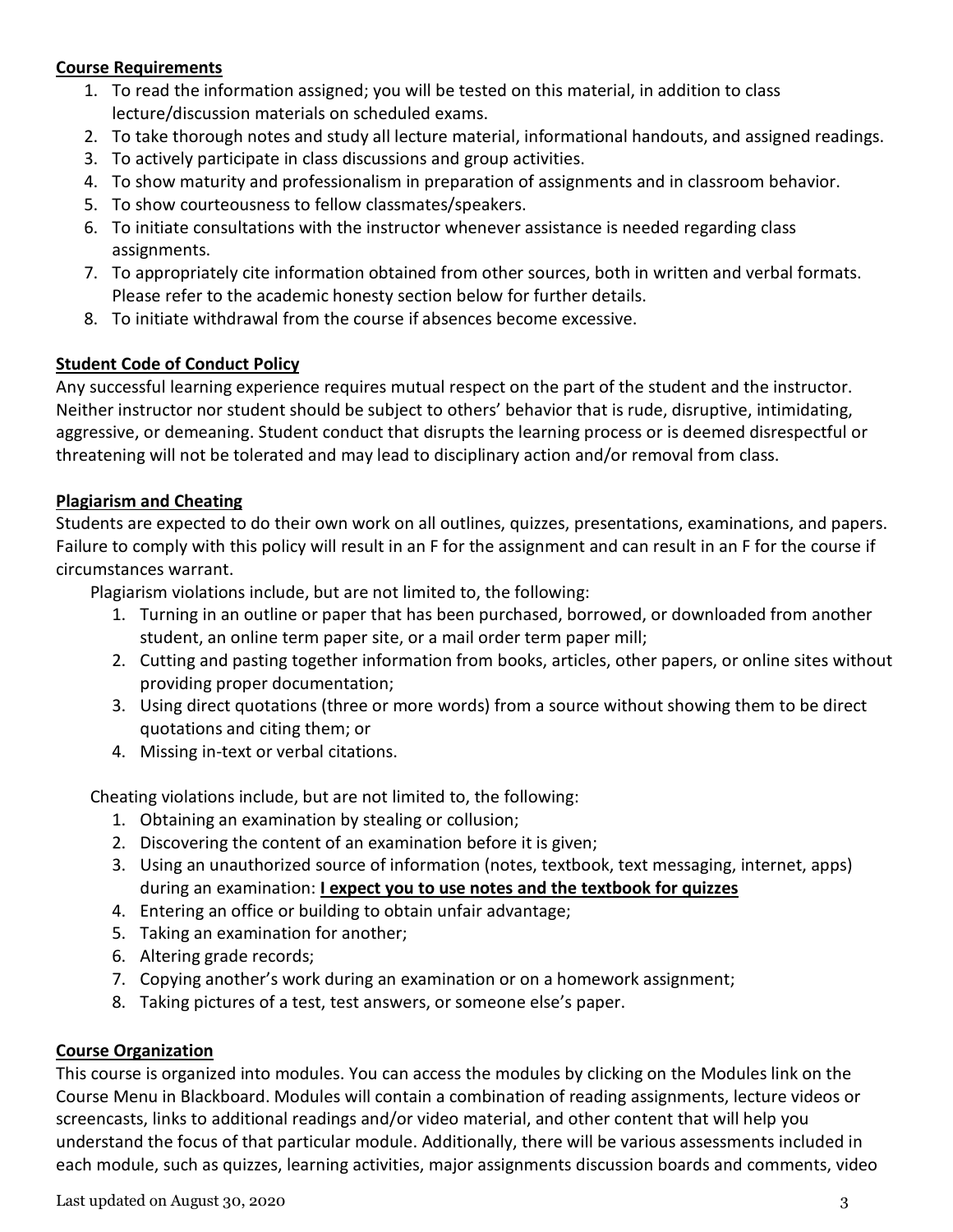conferences, speeches, and peer and self-evaluations. Check the course schedule to see the specific assessments included in each module and specific due dates for each assessment.

You can access your grades on the Blackboard Course Menu (My Grades). Grades will be posted after the due date and after all assignments have been graded. Speech Grading Rubrics will be made available to you when speeches are assigned so that you can prepare for my assessment methods.

Your final grade will be determined as follows:

- To earn an A, you need 89.5%
- To earn a B, you need 79.5%
- To earn a C, you need 69.5%
- To earn a D, you need 59.5%
- If your percentage is 59.4 or less, you will earn an F

If you have questions about or are concerned about a specific grade you earned, you will need to email me or visit me in virtual or face-to-face office hours to discuss the grade. If you want to appeal a grade you earned on a specific assignment, you have one week after the grade has been posted in Blackboard to approach your instructor about your questions or concerns. After one week, I will consider the matter closed. When you approach me after viewing your grade, you are expected to have revisited the assignment or speech description, the grading rubric, and the feedback provided to you by me.

#### **Assignment Submissions**

You will submit all assignments through their designated submission link in Blackboard. On the first submission, you may have some questions. I have a video that shows how to submit assignments. I usually allow unlimited submission attempts so if it doesn't work the first time, you can just try again. If you repeatedly submit your assignment in the wrong place, I reserve the right to deduct 5 points from the assignment.

You are required to title your assignments in the following format: **Lastname\_Firstname\_Assignmentname.doc**

#### **Grade Distribution**

| Test 1                         | 7%-100 points                         |
|--------------------------------|---------------------------------------|
| Test 2                         | 8%-100 points                         |
| Test 3                         | 10%-100 points                        |
| Resume Assignment              | 10%-100 points                        |
| Career Research Interview      | 10%-100 points                        |
| Informative Presentation       | 10%-100 points                        |
| <b>Persuasive Presentation</b> | 10%-100 points                        |
| <b>Group Presentation</b>      | 10%-100 points                        |
| Quizzes                        | 10%-all quiz scores averaged          |
| Participation/Activities       | 15%-all participation points averaged |

#### **Course Work**

1. **Presentations** You will deliver two major speeches in the course. More information about speech purposes and topics, instructions, and assessment methods will be included in the modules. Below you will find basic information about each speech.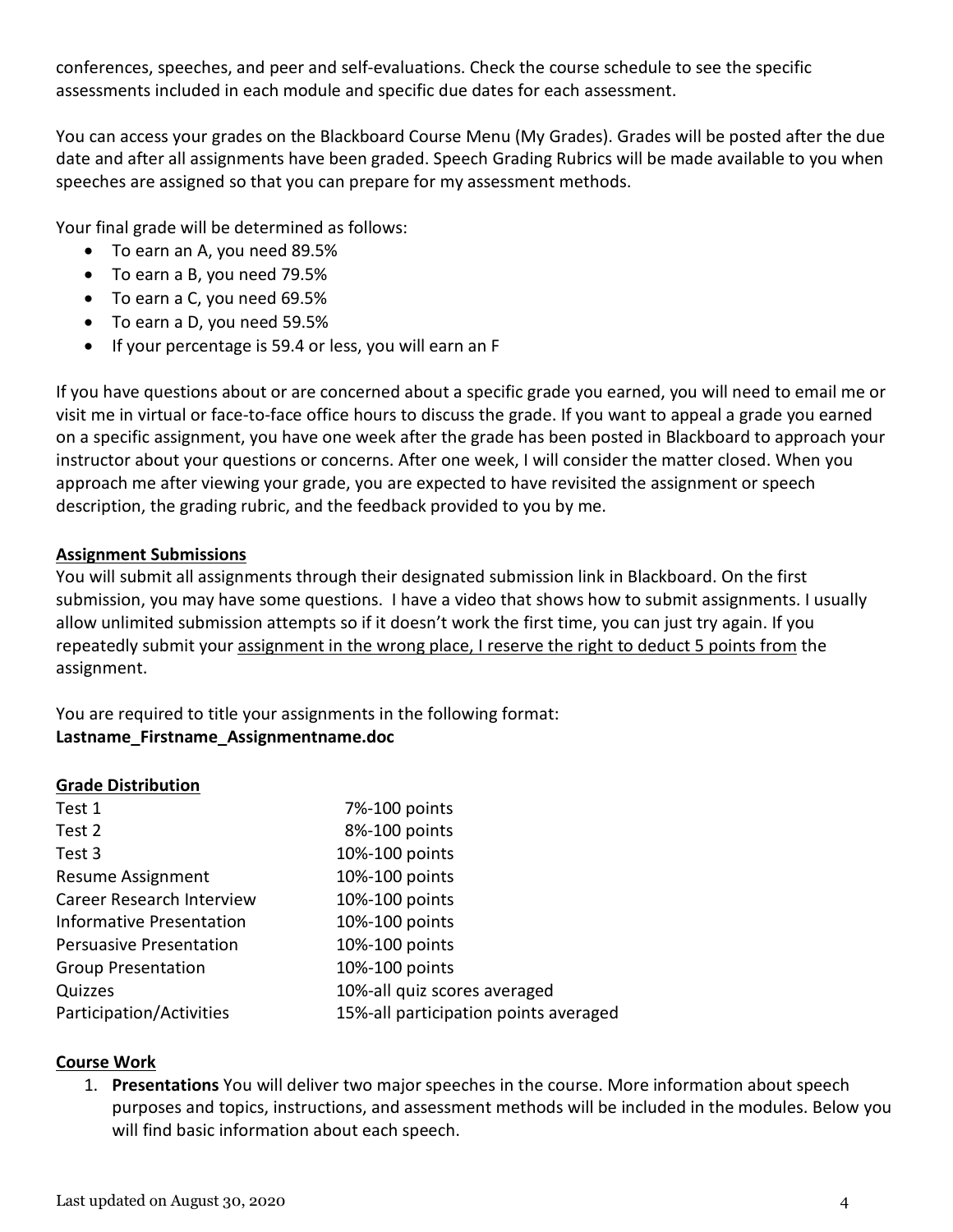- The Informative Speech will be delivered to your audience in real-time in the Informative Speech Video Conference.
- The Persuasive Speech will be delivered to your audience in real-time in the Persuasive Speech Video Conference. Additionally, this speech will require you to use a PowerPoint Presentation.

You must be an attentive audience member for presentations given during your scheduled group time, and you must complete all speeches to pass this course. Points will be deducted from your presentation if you are late, not ready when it is your turn to speak, and/or not an attentive and respectful audience member. The speech assignments are explained in the Assignments section of Blackboard. Additional information can be found within the Module sections for the corresponding chapters.

- 2. **Peer and Self-Evaluations** You will complete peer evaluations and self-evaluations. These evaluations will give you the opportunity to reflect on your own speeches and the speeches of your group members.
- 3. **Module Quizzes** You will take module quizzes based on chapter and supplemental readings, lecture videos, and any other supplemental material presented in each module.
- 4. **Learning Participation &Activities** You will complete learning activities designed to help you apply course material and prepare for your upcoming speeches.
- 5. **Vlog Entries and Vlog Group Comments** You will create 1-2 minute vlogs (Video Blogs) related to course and module material. These vlog entries will require you to summarize content, apply content to your personal life, reflect on your experiences in the course, practice skills taught in the course, and ask questions of your group members. Additionally, you will respond to the questions posed in the vlog entries of your group members.
- 6. **Group Project** You will be assigned a group and together you will use multimedia and create an infographic project OR a short video file project.
- 7. **Exams** There will be 3 major exams during the course.

# **Late Work Policy**

Module quizzes, learning activities, discussions, vlogs/comments, speech uploads, and peer and selfevaluations are due by 11:59pm Central Standard Time on the due date listed on the Course Schedule. Late work will not be accepted. The only exception that will be made will be for extended illnesses or a death in the family. In such instances, you must submit verifiable and official documentation to your instructor (e.g., a doctor's note indicating an extended illness or extenuating circumstance). Technological issues are not an excuse for late work. Do your assignments, quizzes and speeches early to ensure you have time for any issues that might arise.

Video Conferences in which you will deliver synchronous speeches are mandatory. Because our meeting times are strictly scheduled**, you are allowed to make-up ONE speech only, and ONLY in case of an emergency**. If you miss more than 1 video conference, you will be dropped from this class. Lack of preparation does not count as an emergency. You MUST contact me BEFORE the video conference starts to let me know you will not be able to attend. The instructor determines the date/time of the makeup and it will result in a deduction of points of 20 pts.

You will be dropped if you fail to complete 3 modules of class.

Students who enroll in a course but have "Never Attended" by the official census date, as reported by the faculty member, will be administratively dropped by the Office of Admissions and Records.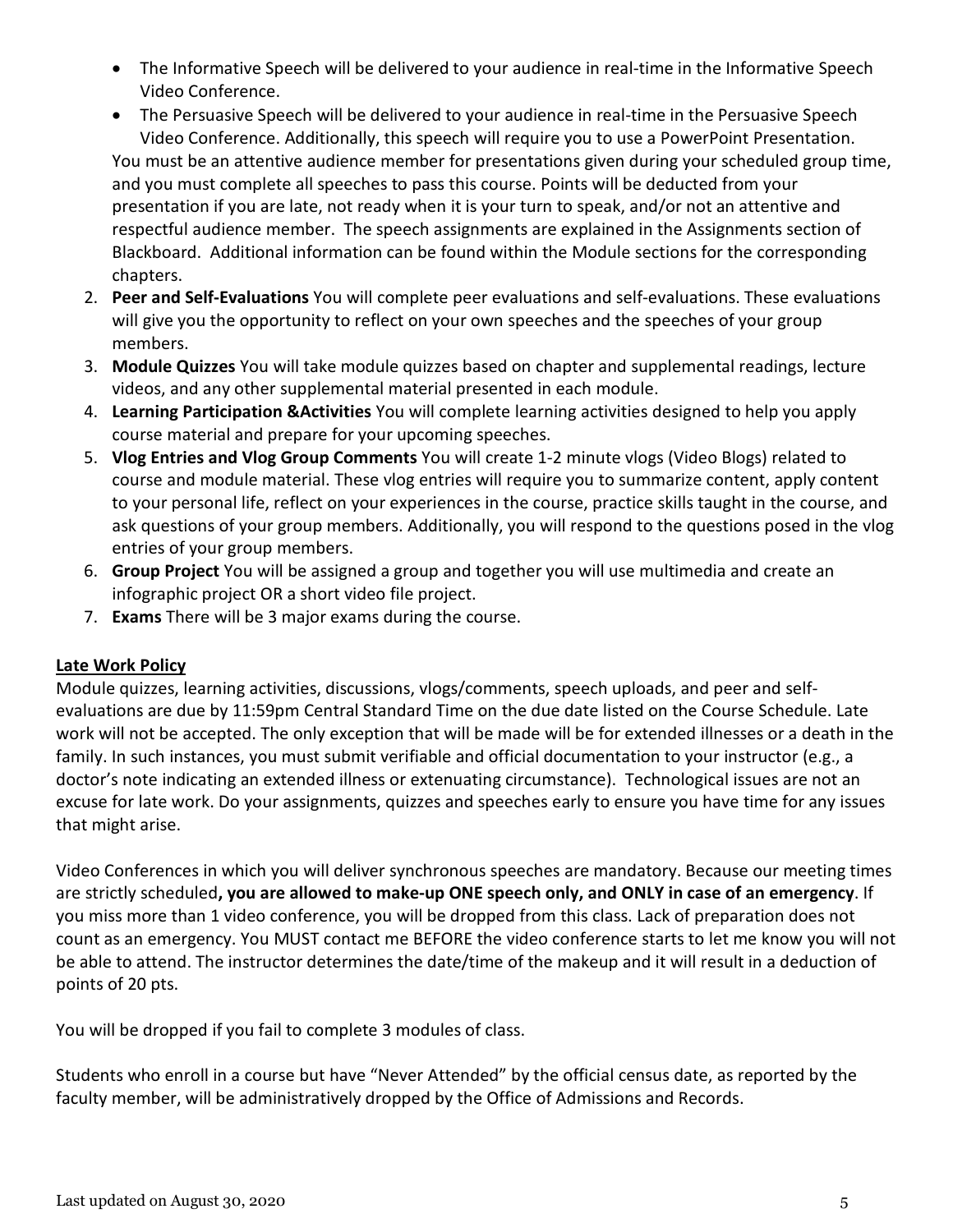# **Computer Crash**

Not having a working computer or a crashed computer during the semester will not be considered as an acceptable reason for not completing course activities at a scheduled time. Note: Identify a second computer before the semester begins, that you can use when/if your personal computer crashes.

### **Server Problems**

When the Blackboard server needs downtime for maintenance, the Blackboard administrator will post an announcement in your course informing the time and date. If the server experiences unforeseen problems your course instructor will send an email.

## **Lost/Corrupt/Disappeared Files**

You must keep/save a copy of every project/assignment on an external disk or personal computer. In the event of any kind of failure (e.g., Blackboard server crash or virus infection, students own computer crashes, loss of files in cyberspace, etc.) or any contradictions/problems, I may/will request you to resubmit the files. In other words, if you submit a document to me, and I do not receive it (lost in cyberspace) or it is corrupted when I open it, you need to resend it to me, corrected, with little or no "downtime" in regard to the timeline for submission.

## **Professor Expectations of the Student**

- You are expected to log into the Blackboard course **every weekday** to be aware of possible announcements/reminders and to pace your progress in the course.
- Higher institutions recommend that students plan to spend 2-3 hours of outside study for every 1 hour of in- class time. For an online 3 credit-hour semester class, that means a total time investment of 9-12 hours per week. This is a time investment! Make sure you have the time.
- Online course activities promote learning and the creation of a learning community, so they are encouraged and expected.
- You will video conference from ONE location per conference. You will NOT video conference in a moving car, especially IF YOU ARE DRIVING. It is dangerous, it is unprofessional, and the connection will often have issues. I reserve the right to disconnect you from the video conference if you connect in a moving car. You will be counted absent from the Video Conference if you connect from a moving vehicle that you are driving.
- Students are expected to maintain an online environment conducive to learning, which includes "netiquette" (Internet etiquette).
	- o Ensure that your e-mail messages, discussion board postings, and other electronic communications are thoughtful.
	- o Be concise and clear.
	- o Diverse opinions are welcome in this course, and you are expected to demonstrate an open mind and courtesy when responding to the thoughts and ideas of others. If you disagree with someone, respond with respect.
	- o I encourage you to read written responses to yourself out loud before you post them. I often catch my own awkward phrasing and other mistakes when I read my written words out loud BEFORE I hit send/submit.
	- $\circ$  To my knowledge I have not had this happen yet, but if you are cyberbullied by anyone in our class, please let me know immediately! It is my responsibility to make sure you feel safe and respected by me and your classmates. I take that responsibility seriously.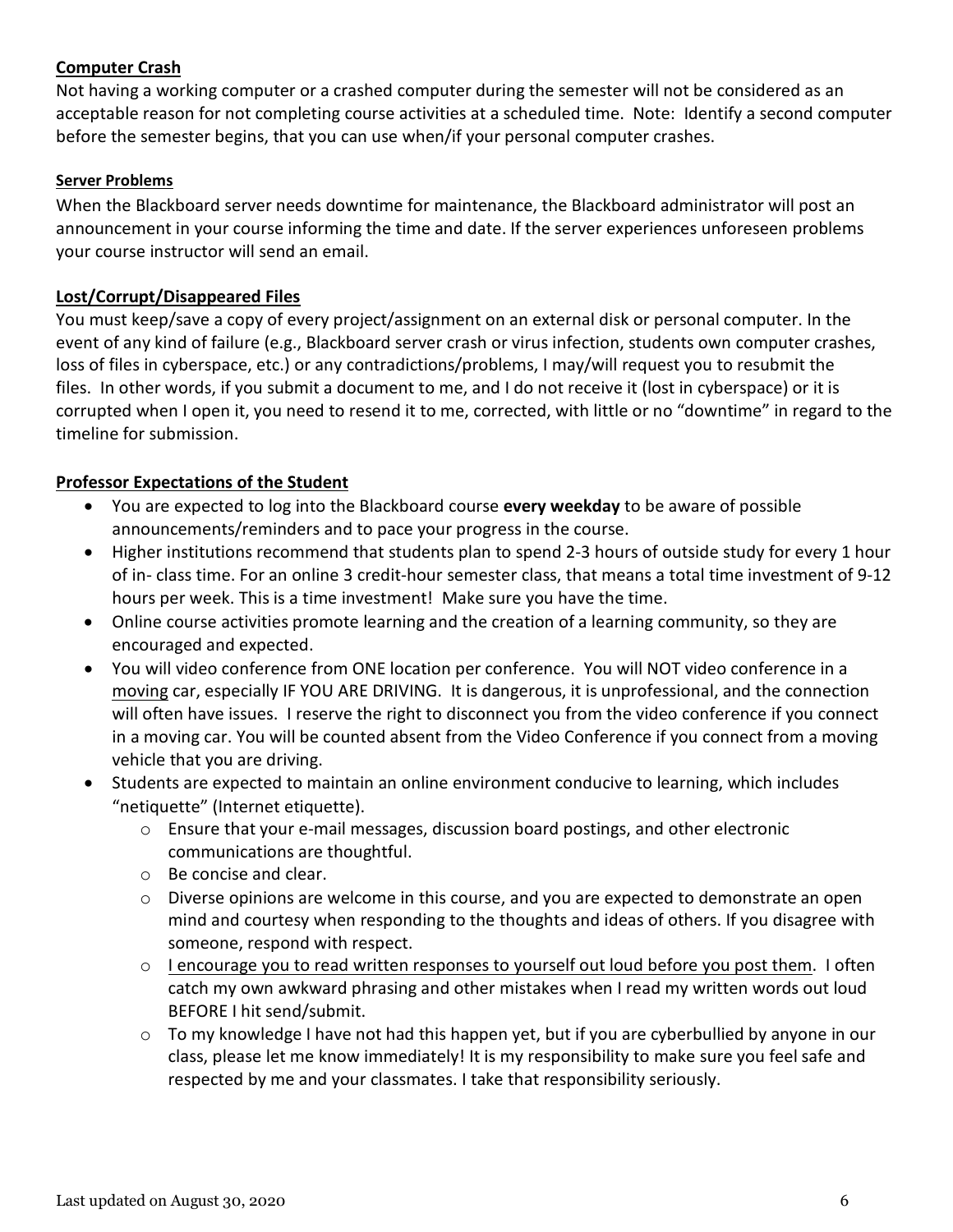# **Course and Technical Help**

Please call or e-mail me if you have course-related questions. I am here to guide you through the course. Generally, I will try to respond to calls and e-mails within 24 hours during the week and 48 hours on the weekend.

Be aware that the Instructional Technology office and Blackboard both recommend using a browser other than Internet Explorer when using Blackboard.

Please realize that this is not a computer class, so our content is business and professional communication, not Windows or Word processing. I can answer any questions about the course content or assignments, but I will be no help with technical problems.

## **Blackboard Support**

For Blackboard support you make refer to the following resources:

- 1. When you log into Blackboard (BB), at the very top of the page, you will see a question mark icon with the word help next to it. Click on that icon.
- 2. You may also contact

Secretary to the Director of Instructional Technology Ext. 2180 Direct: 806-716-2180 [blackboard@southplainscollege.edu](mailto:jetucker@southplainscollege.edu)

# **Fall 2020 Facemask Policy**

It is the policy of South Plains College for the Fall 2020 semester that as a condition of on-campus enrollment, all students are required to engage in safe behaviors to avoid the spread of COVID-19 in the SPC community. Such behaviors specifically include the requirement that all students properly wear CDC-compliant face coverings while in SPC buildings including in classrooms, labs, hallways, and restrooms. Failure to comply with this policy may result in dismissal from the current class session. If the student refuses to leave the classroom or lab after being dismissed, the student may be referred to the Dean of Students on the Levelland campus or the Dean/Director of external centers for Student Code of Conduct Violation.

#### **Diversity Statement**

In this class, the teacher will establish and support an environment that values and nurtures individual and group differences and encourages engagement and interaction. Understanding and respecting multiple experiences and perspectives will serve to challenge and stimulate all of us to learn about others and the different ways we experience the world. By promoting diversity and intellectual exchange, we will not only mirror society as it is, but also model society as it can and should be.

# **ADA Statement**

Students with disabilities, including but not limited to physical, psychiatric, or learning disabilities, who wish to request accommodations in this class should notify the Disability Services Office early in the semester so that the appropriate arrangements may be made. In accordance with federal law, a student requesting accommodations must provide acceptable documentation of his/her disability to the Disability Services Office. For more information, call or visit the Disability Services Office at Levelland (Student Health & Wellness Office) 806-716-2577, Reese Center (Building 8) 806-716-4675, or Plainview Center (Main Office) 806-716-4302 or 806-296-9611.

# **Non-Discrimination Statement**

South Plains College does not discriminate on the basis of race, color, national origin, sex, disability or age in

Last updated on August 30, 2020 **7** 7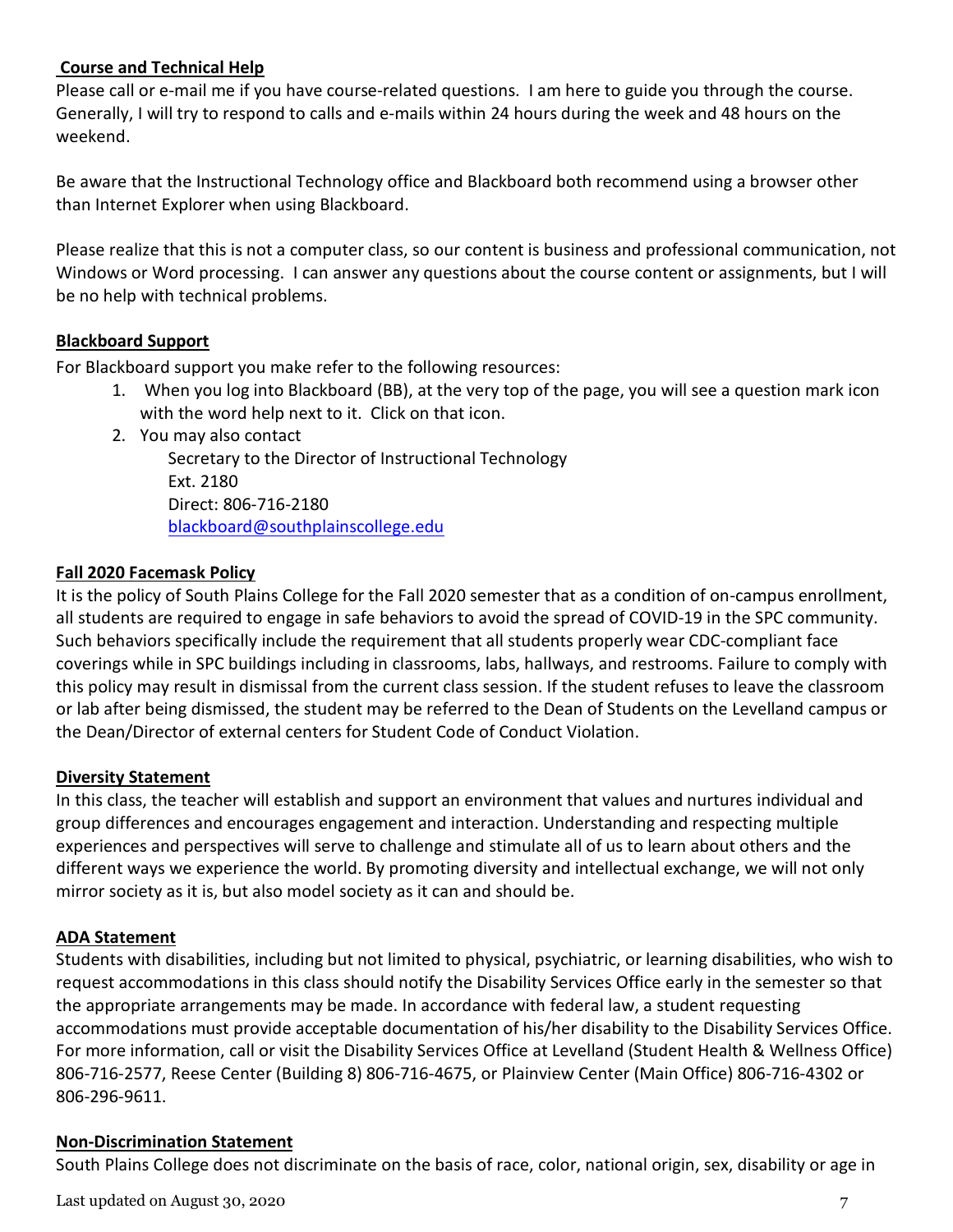its programs and activities. The following person has been designated to handle inquiries regarding the nondiscrimination policies: Vice President for Student Affairs, South Plains College, 1401 College Avenue, Box 5, Levelland, TX 79336. Phone number 806-716-2360.

## **Title IX Pregnancy Accommodations Statement**

If you are pregnant, or have given birth within six months, Under Title IX you have a right to reasonable accommodations to help continue your education. To activate accommodations you must submit a Title IX pregnancy accommodations request, along with specific medical documentation, to the Director of Health and Wellness. Once approved, notification will be sent to the student and instructors. It is the student's responsibility to work with the instructor to arrange accommodations. Contact Crystal Gilster, Director of Health and Wellness at 806-716-2362 or email [cgilster@southplainscollege.edu](mailto:cgilster@southplainscollege.edu) for assistance.

## **Campus Concealed Carry**

South Plains College permits the lawful carry of concealed handguns in accordance with Texas state law, and Texas Senate Bill 11. Individuals possessing a valid License to Carry permit, or the formerly issued Concealed Handgun License, may carry a concealed handgun at all campus locations except for the following: Natatorium For a complete list of campus carry exclusions zones by event, please visit *http://www.southplainscollege.edu/campuscarry.php*

**SPC Bookstore Price Match Guarantee Policy** The SPC bookstore has a policy about price matching. Visit the bookstore for more details.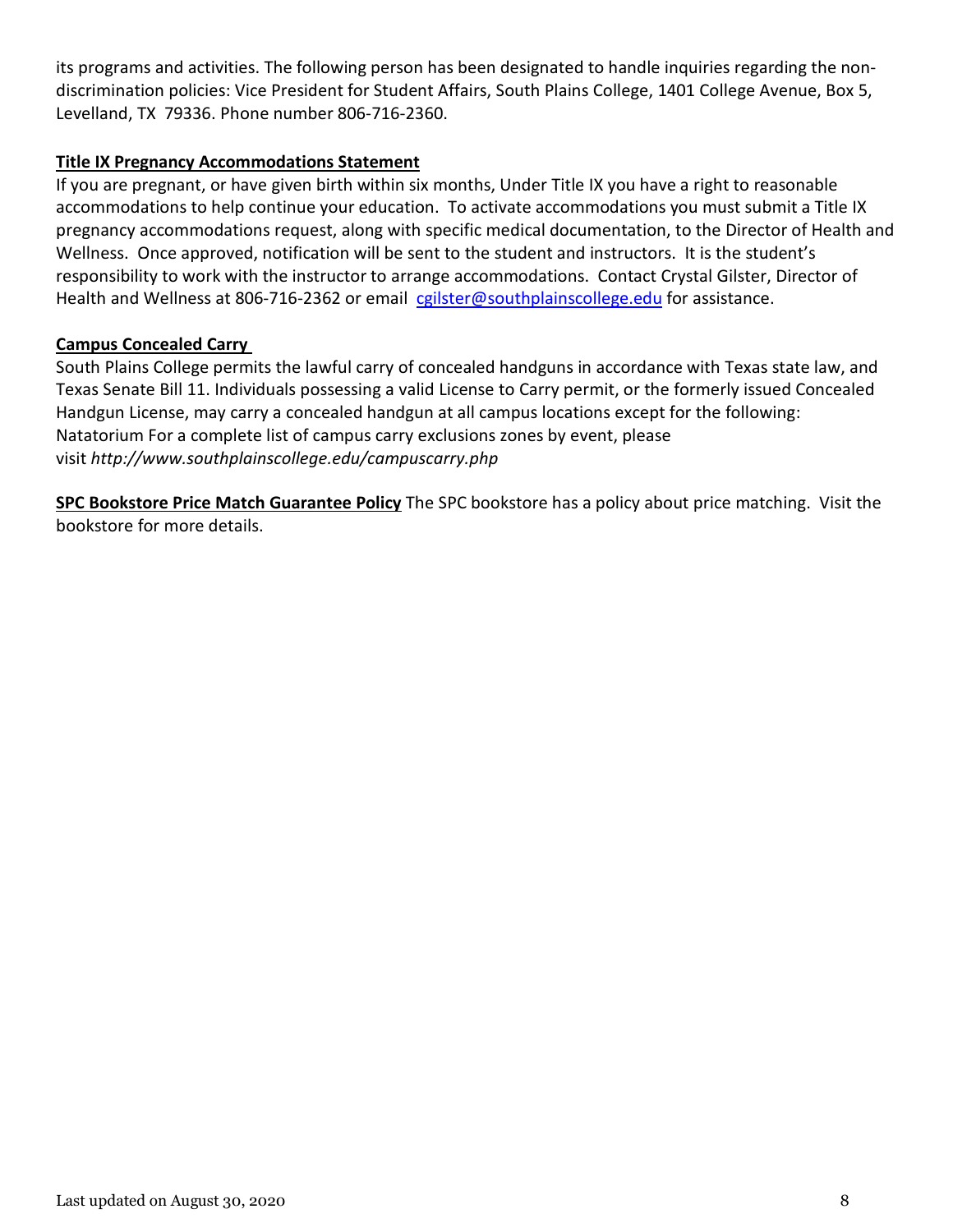| <b>Week</b><br><b>Starts</b> | <b>Module Name</b>                                                   | <b>Assignments Due</b>                                                           | <b>Grade Category</b>                   | Due Date at<br>11:59pm |
|------------------------------|----------------------------------------------------------------------|----------------------------------------------------------------------------------|-----------------------------------------|------------------------|
| 24-Aug                       | <b>Getting Started</b>                                               | Sign up for your video conference time,<br>the sooner the more choices you have! |                                         | 30-Aug                 |
| Week 1                       |                                                                      | Syllabus/Getting Started Quiz                                                    | Quiz                                    | 29-Aug                 |
|                              |                                                                      | <b>SMART Goal Activity turn in</b>                                               | Participation 15                        | 30-Aug                 |
|                              |                                                                      | <b>Module 1 Practice Video</b>                                                   | <b>Partication 50</b>                   | $8/31 - 9/3$           |
| 28-Aug<br>Week               | <b>Module 1: Online</b><br>Communication                             | <b>Conference</b>                                                                |                                         |                        |
| 1.5                          |                                                                      | Module 1 Quiz                                                                    | Quiz                                    | 1-Sep                  |
| 31-Aug                       | <b>Module 2:</b>                                                     | Module 2 Quizzes                                                                 | Quiz                                    | 7-Sep                  |
| Week 2                       | Communication<br><b>Principles &amp; Listening</b>                   | Module 2 Vlog                                                                    | Participation 25                        | 4-Sep                  |
|                              |                                                                      | <b>Module2 Vlog Comments</b>                                                     | Participation 25                        | 7-Sep                  |
| 7-Sep                        | <b>Module 3:</b>                                                     | Module 3 Quiz                                                                    | Quiz                                    | 14-Sep                 |
| Week 3                       | Interviewing                                                         | Module 3 Activity                                                                | Participation 25                        | 14-Sep                 |
| 14-Sep                       |                                                                      | <b>Interview Practice Video Conference</b>                                       | <b>Participation 50</b>                 | $9/14 - 9/17$          |
| Week 4                       | <b>Module 4:</b><br><b>Professional Resume</b><br>& Cover Letter     | <b>Cover Letter and Resume Assignment</b>                                        | <b>Cover Letter &amp; Resume</b><br>100 | 19-Sep                 |
|                              |                                                                      | <b>Module 4 Quiz</b>                                                             | Cover Letter & Resume 100               | 20-Sep                 |
|                              | <b>TEST 1</b>                                                        | <b>Review Quizzes from modules 1-</b><br>4                                       | <b>Test 1 100</b>                       | $9/16 - 9/21$          |
| 21-Sep                       |                                                                      | Module 5 Quiz(zes)                                                               | Quiz                                    | 25-Sep                 |
| Week 5                       | <b>Module 5: Organizing</b><br>your Presentation                     | Module 5 Vlog                                                                    | Participation 25                        |                        |
|                              |                                                                      | Module 5 Vlog Comments                                                           | Participation 25                        |                        |
| 28-Sep                       | Module 6: Research &                                                 | Module 6 Quiz(zes)                                                               | Quiz                                    | 1-Oct                  |
| Week 6                       | <b>Presentation Aids</b>                                             | Module 6 Activity Rough Draft                                                    | Participation 25                        |                        |
|                              |                                                                      | <b>Introduction Speech Video</b>                                                 | <b>Introduction Speech</b>              | $10/5 - 10/8$          |
| 5-Oct                        |                                                                      | <b>Conference</b><br><b>Introduction Final Outline</b>                           | 100<br>Participation 10                 | 1 hour before video    |
| Week 7                       | Module 7:<br><b>Introduction Speech</b><br><b>Video Conference</b>   | Introduction Speech Peer<br>Feedback                                             | Participation 15                        | conference             |
|                              |                                                                      | <b>Introduction Speech Self</b><br>Feedback                                      | Participation 15                        |                        |
| 12-Oct                       | Module 8: Logic and<br><b>Persuasion</b>                             | Module 8 Quiz(zes)                                                               | Quiz                                    |                        |
| Week 8                       |                                                                      | Module 8 Vlog                                                                    | Participation 25                        |                        |
|                              |                                                                      | Module 8 Vlog Comments                                                           | Participation 25                        |                        |
|                              | <b>TEST 2</b>                                                        | <b>Review quizzes from modules 5-</b><br>8                                       | <b>Test 2 100</b>                       | 10/14-10/19            |
| 19-Oct                       | <b>Module 9: Handling</b><br><b>Conflict and Problems</b><br>at Work | Module 9 Quiz                                                                    | Quiz                                    |                        |
| Week 9                       |                                                                      | Activity: Bystander Intervention                                                 | Participation 20                        |                        |
|                              |                                                                      | Persuasive Rough Draft                                                           | Participation 15                        |                        |
| 26-Oct                       | Module 10:                                                           | <b>Persuasive Speech Video Conference</b>                                        | <b>Persuasive Speech 100</b>            | 10/26-10/29            |